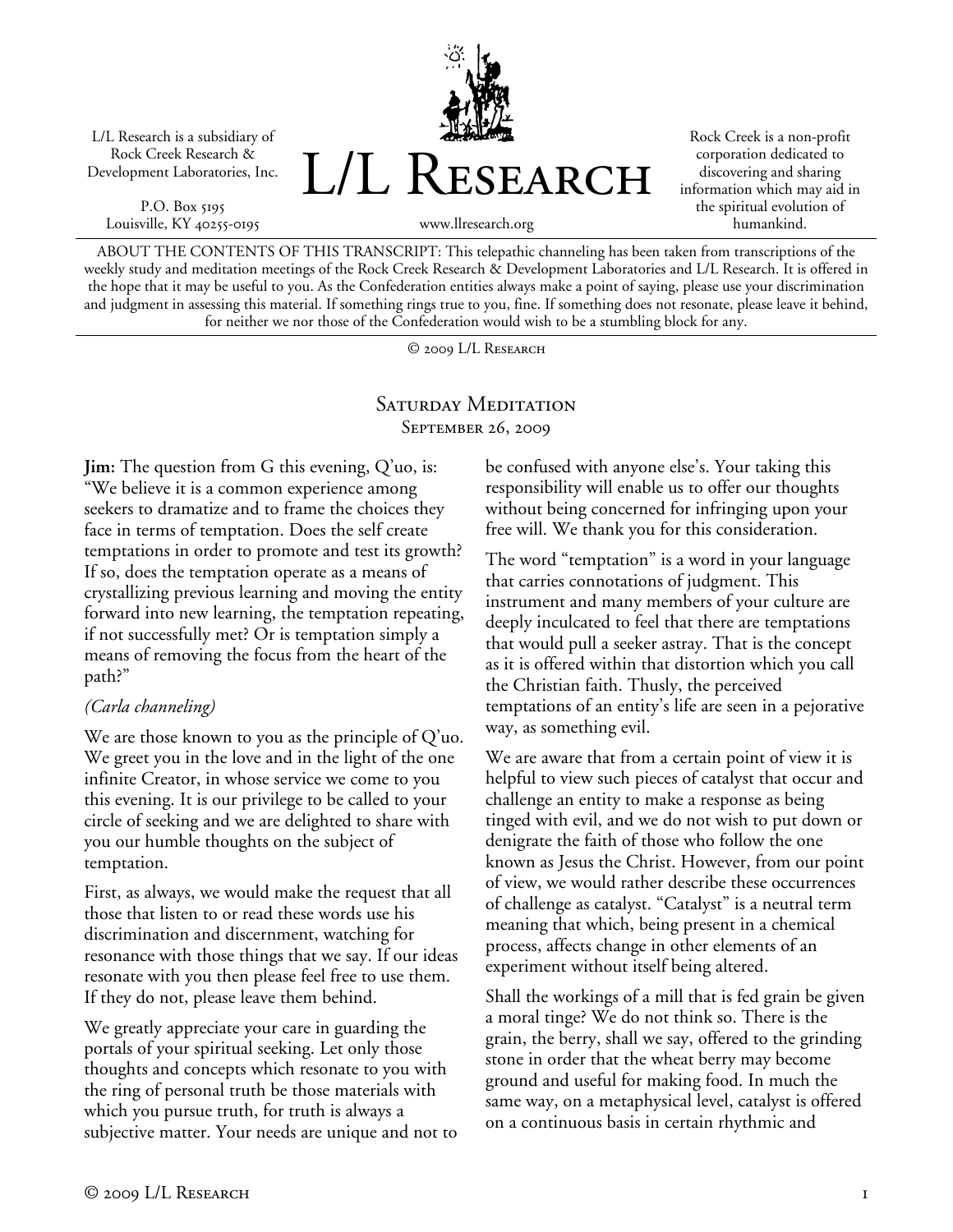repeating cycles to each seeker. The grinding stone of the seeker is its engaged emotions. The processed berries of catalyst become that which the entity, as a spiritual being, uses in order to nourish the spiritual process. That being said, we may look at the mechanism by which catalyst is attracted into the awareness of the seeker.

It may be said that the self creates its own catalyst or temptations, but only in the larger sense, a sense not within the present incarnation but rather the self before incarnation in the metaphysical realm, planning the incarnation along with the Creator and the higher self. The coming incarnation is seen by the self between incarnations as an opportunity for learning and for service. There is a review of the status, shall we say, of that seeker's soul and one or more incarnational themes are chosen as themes for learning. Thusly, you will find that the incarnational lesson revolves and comes around again as long as you are within incarnation.

This is not a process where you learn a lesson and then you are finished with a lesson. Rather, it is our understanding that there will always be a rotation into the themed catalyst, as if you were receiving a pop quiz as a student in a school. For your incarnation is indeed a term in a kind of school. It is a school of souls. It is a refinery for souls. You are hoping to grapple with this catalyst or, to put it another way, to grapple with these temptations. You know that this catalyst or these temptations shall be your meat and drink as a student in the school of life.

Of course, once you have incarnated into your earthly life, the veil of forgetting drops between your waking self and that whole self which, knowing so much more and being aware of so much more than you are within incarnation, saw fit to create this incarnational plan. Many times the catalyst seems highly inconvenient, and yet, were you not to be inconvenienced, were you not offered opportunities for being challenged for suffering, for undergoing testings, shall we say, or temptations, you would not evolve nearly as quickly as if you actively appreciate and move towards each opportunity to take on the challenge of a difficult situation or a relationship that is troublesome in some way.

It is these very challenges that are the gifts for which you took incarnation to receive.

You asked whether a temptation was that which would repeat until you learned that lesson or whether it was a distraction from the path. Let us take those two thoughts, one at a time.

Firstly, we would look at the thought concerning the repeating temptation that is offered until it is overcome. We would suggest that it is unwise to see temptation as that which is to be overcome. The reason for this is the ways of energy expenditure. Perhaps you have experienced the dynamic betwixt yourself and another. We will use as an example this instrument and the one known as Pickwick, a small cat. This small cat strives with every fiber of its being to climb into this instrument's lap while this instrument is occupied otherwise and finds it inconvenient to have a cat on her lap.

Consequently, she holds her hand out to keep the small animal from entering her lap and is always surprised at how much pressure such a small being can exert in its dedication to the proposition that getting onto the instrument's lap will be a good thing. When she releases the effort to hold the cat back, often the cat will actually fall over because it no longer has the point of resistance against which it has been pushing. The more one strives to resist a temptation, the stronger the temptation becomes.

There is another way to perceive such temptations. Say that there is the temptation to eat a piece of chocolate candy when one is on a diet. No matter how many times one rejects the thought of having chocolate, the chocolate remains the same pristine temptation. It cannot be touched by resistance. It is what it is.

The dieter who is able to rest with the temptation, acknowledging its power and choosing, at this particular moment, not to act upon that impulse to eat candy, is not resisting the temptation. It is honoring and respecting the temptation and allowing those thoughts and feelings to flow through its being with no judgment but only with the determination to continue dieting. With the resistance removed, the temptation is not nearly so strong. And when it is no longer needed by the spiritual seeker, that temptation will fall away.

Naturally, it takes a great deal more presence of mind to sustain the awareness of a temptation and to allow it its sway and its presence than it does either to eat the chocolate or to banish all thought of chocolate. Yet, the resulting spiritual process shall be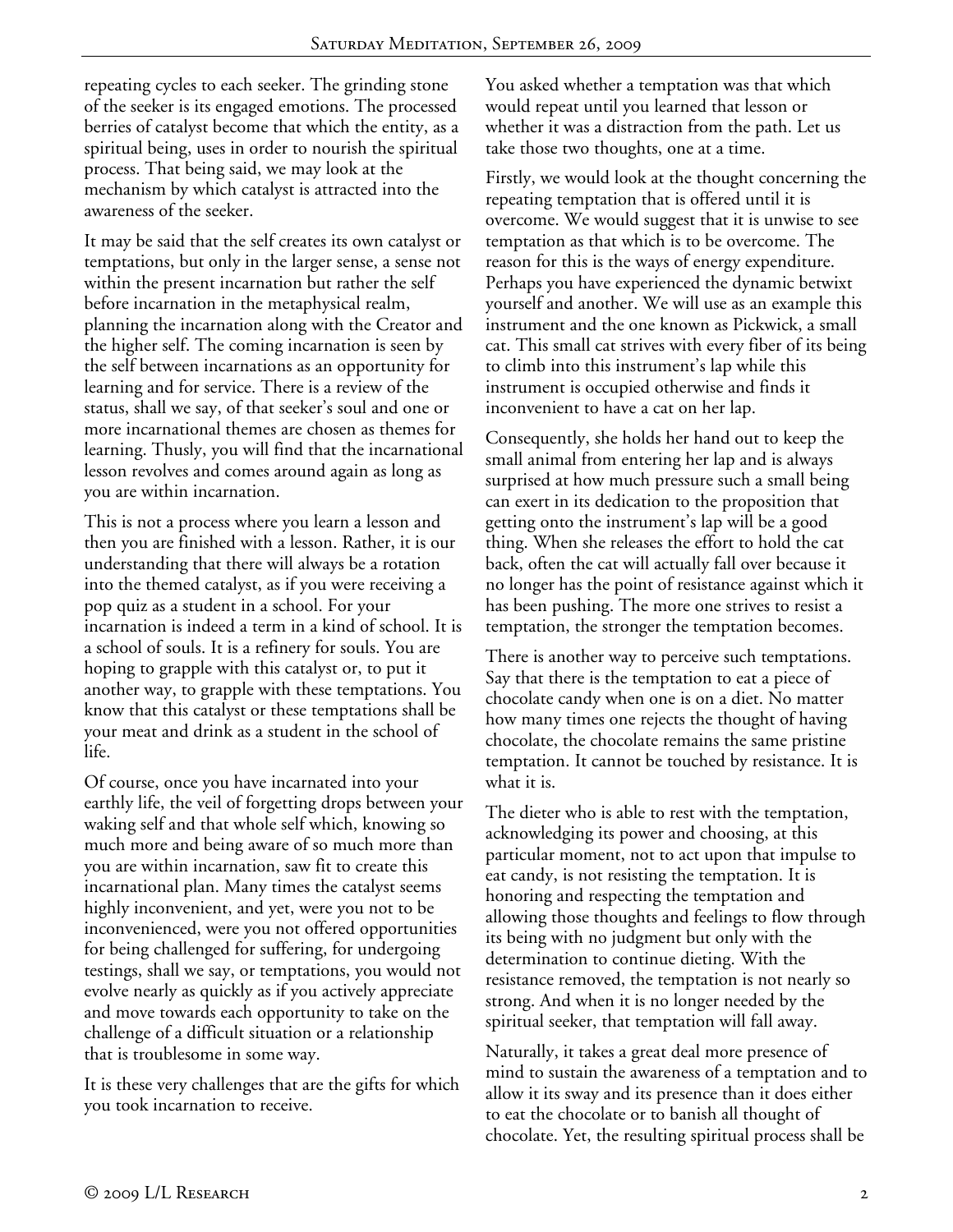cleaner and clearer by far than if there was the, to use the Questioner's word, "dramatization" of the temptation.

Such temptations or such catalyst, if it is that which is part of the incarnational lesson, is not something that is learned and then, with full realization gained, put away forever. Rather, there will be the revolution of the seasons of the process so that once again, on one level or another, you shall meet this incarnationally themed catalyst again and again.

You may ask, "Why the repetition?" And we assure you that you are not repeating. For you are not going in a circle. You are not in a rut. You are in a spiral. Each time that you meet this catalyst or temptation, you meet it at a different level. And each time that you meet it and use it, your process advances. Therefore, it is just as desirable to meet that catalyst on the last day of your incarnation as it was when you first met that particular incarnationally themed catalyst of temptation as a young person, a child, maybe even a toddler. Thusly, do not stop appreciating catalyst simply because it repeats. It is only seeming to repeat. It is only seemingly the same. Each time it appears on the horizon of your life, it is meeting you where you are and it is ready to help you move forward.

The second thought was that perhaps temptation is simply that which distracts one from the path of spiritual seeking. There is virtue in this thought in one way, not in another. Firstly, the virtue of the thought is that that which you would call evil or negative in your life, that shadow self or that experience of psychic greeting outside yourself, has, as one of its goals, the distraction of the seeking self from the path. Consequently, when there is the feeling of being psychically greeted, whether it is a greeting from within your shadow personality, that part of yourself that is as yet unintegrated with your whole self, or whether it is a greeting from an entity who wishes to distract you from the path of seeking and to take your light out of the equation of Planet Earth's consciousness, that energy to distract is definitely there.

To take out a bright light, it is not necessary to remove the physical body. It is only necessary to distract the attention of the seeker from its normal balance in a sufficient intensity to remove the seeker's ability to channel or allow the light and love of the one infinite Creator to flow through it and

out into the world. So it is in this wise that we would agree that temptations function as distractions from the path.

However, in another sense, it is almost antithetically the case that temptations are not distractions from the path. Temptations are the path. There is virtue in becoming eager to meet catalyst or to greet temptation because it is in those moments that you are able to do the work of learning that you came to do. It is in those moments of challenge that you are able to declare yourself as an entity of service to others, an entity that wishes to serve the light and that wishes to be an instrument for love and peace. Without the catalyst, without the temptations, those fine moments would not come and you would not gain a sense of yourself nearly as quickly within incarnation.

Therefore, we encourage each to develop an appetite for catalyst and temptation, not because it is fun to go through the tempering of the personality so that the personality becomes a magical one, but because this is the way in which you, as a seeker, are able to advance and accelerate the pace of your spiritual evolution.

We encourage each to remain sweet-tempered while dealing with perceived catalyst. The energy that it takes to feel self-pity or to feel sorry for oneself because of a difficult situation is toxic energy and is not helpful spiritually.

This instrument was speaking earlier, during the round-robin discussion that preceded this meditation, about times when she realized that she would not be able to focus enough to work because of a level of physical discomfort that was too high. This instrument shared that she has learned to move into a mode of being rather than doing and to see that work as valuable, just as she sees her creative work or editing work.

This is an attitude that we encourage. This is an attitude that retains balance so that you may be present and offer your full attention to that which is occurring within you. You do not wish to force your mind, your thoughts or your emotions into a mold. You wish rather to experience yourself authentically on as deep a level as possible. In order to do this, it is necessary that the self be collected. Thusly, when the self becomes distracted and distraught, it is well to focus not upon that which is outer but upon that which is inner, and to allow the self to be collected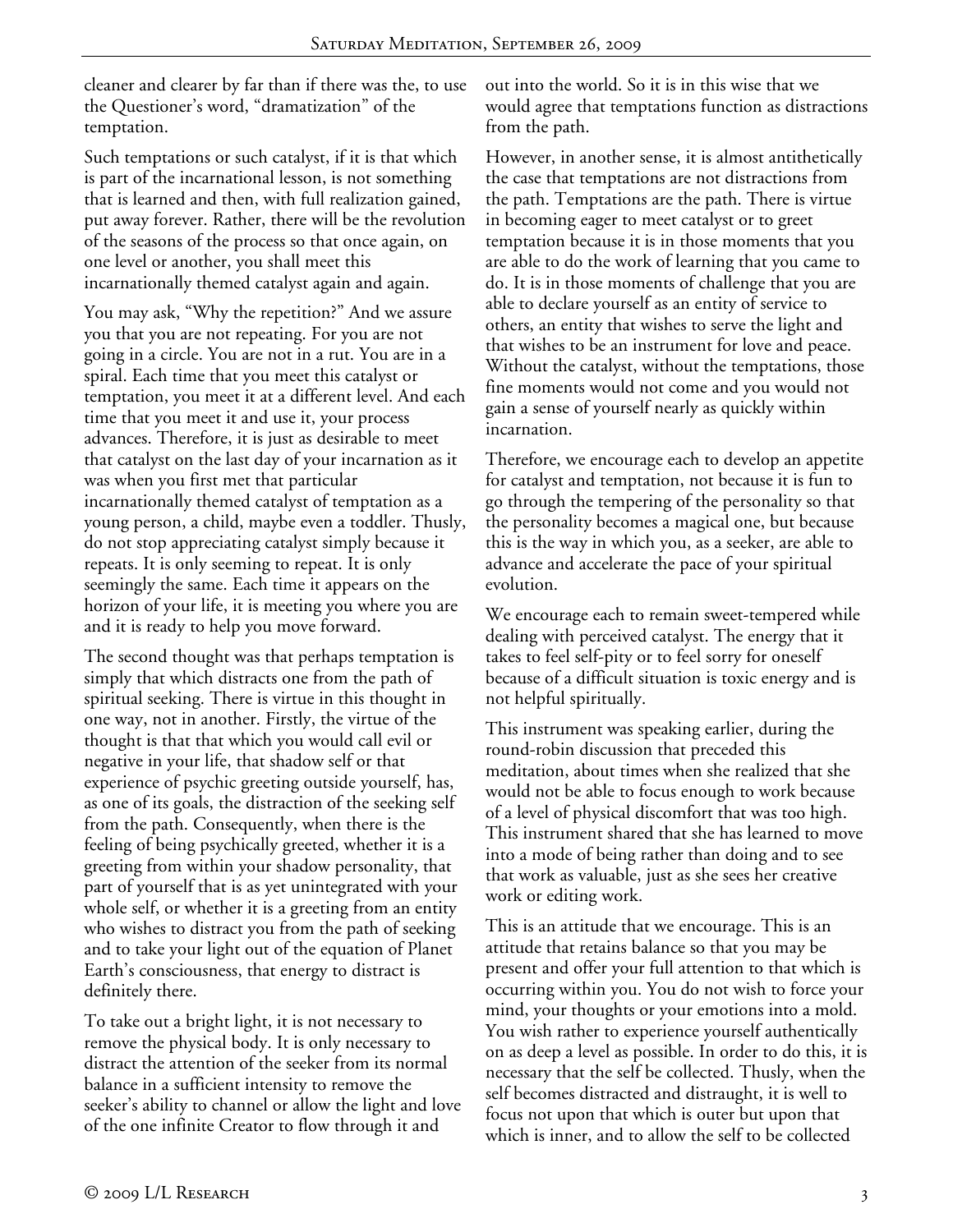once more before efforts are made to function within the outer world.

We realize that the demands of a job are such that there are many times when one must do that for which one was employed, even though one has only half a heart on the task. In the best of all possible worlds, however, my friends, you would be able to collect yourselves before functioning in the outer world. As it is, the recognition of the fact that you are functioning at less than peak efficiency, shall we say, is helpful to you as a soul. For if you are aware that it is desirable to collect the self and to tune the self so that one offers a labor of true love when one works, then even if one is unable fully to accomplish the manifestation of this, metaphysically speaking, setting the intention to do that labor of love is very, very important, far more important than the degree to which you are able actually to manifest this.

As we say so often, my friends, the greatest help you can receive in meeting the catalysts and temptations of your life is the silence within. It awaits you at all times. It can work its magic in a few seconds if you shall truly seek the silence. As you seek the silence, find ways to focus your attention, as the one known as G was describing during the round-robin that preceded this meditation. This entity was reporting on following his breath, counting his breaths. That provided a focus that enabled his mind to remain silent for the most part.

Finding some focus such as this is very helpful in entering the silence and maintaining that silence within so that you may receive the information that is richly given in the silence. In that silence is the one infinite Creator. And as you are one with the infinite Creator, you know all that the Creator knows. You understand all that the Creator understands. Of course, this occurs far below the conscious mind's awareness. Nevertheless, as you take in that information-laden silence and lay it upon your heart, it will bubble up into your daylight consciousness and you shall be changed by the wisdom and compassion of that silence. We encourage your tasting of it on a daily basis, if you possibly can.

At this time, we would ask if there is a follow-up to this query. We are those of  $Q'$ uo.

**G:** Thank you, Q'uo, there's no follow-up to that question.

We are those of Q'uo, and we thank you, my brother. May we ask if there is another question at this time? We are those of Q'uo.

**G:** Q'uo, I had collected and printed questions from readers abroad as they have come in through e-mail and I find that list is not sitting next to me as it should have been. Is it permissible to walk to the office or the kitchen to retrieve that paper? If not, no biggie.

We are those of Q'uo. My brother, we shall engage with you to stretch the circle while you do that. We are those of Q'uo.

## *(A pause while G retrieves the list of questions from the office.)*

**G:** Daniel writes, "Could Q'uo confirm that both my wife and I are wanderers? Also, would Q'uo be able to say from which density we come?"

We are those of  $Q'$ uo, and are aware of your query, my brother. We are certainly able to confirm that which you already know, my brother, but we feel that it is beyond the pale of infringement to offer you information which is yours to gain as to the density from which you come. We encourage you to realize yourselves as those who have come on a mission, on a task, to hold the light in accordance with your particular and unique vibratory capacities and characteristics. Therefore, we would suggest that your concern be not for your antecedents, which concern functions as kind of a distraction from your purpose, but rather that your focus be upon the present moment and the love in it, so that you may cooperate more and more fully with the energies of light, grace, beauty and power, holding consciousness within you in your highest and best fashion and thereby aiding your planet of choice, Planet Earth, of which you are now natives.

We thank you, my brother, for this query and do not mean to be harsh but only to encourage you to focus on the mission itself rather than on the details of your former existence. Truly, the present is your arena now. It is your chance, your opportunity for service, and we encourage and support you in that service.

May we ask if there is another query at this time? We are those of Q'uo.

**G:** K writes in from Luxembourg asking, "What are the spiritual principles I should think of, and what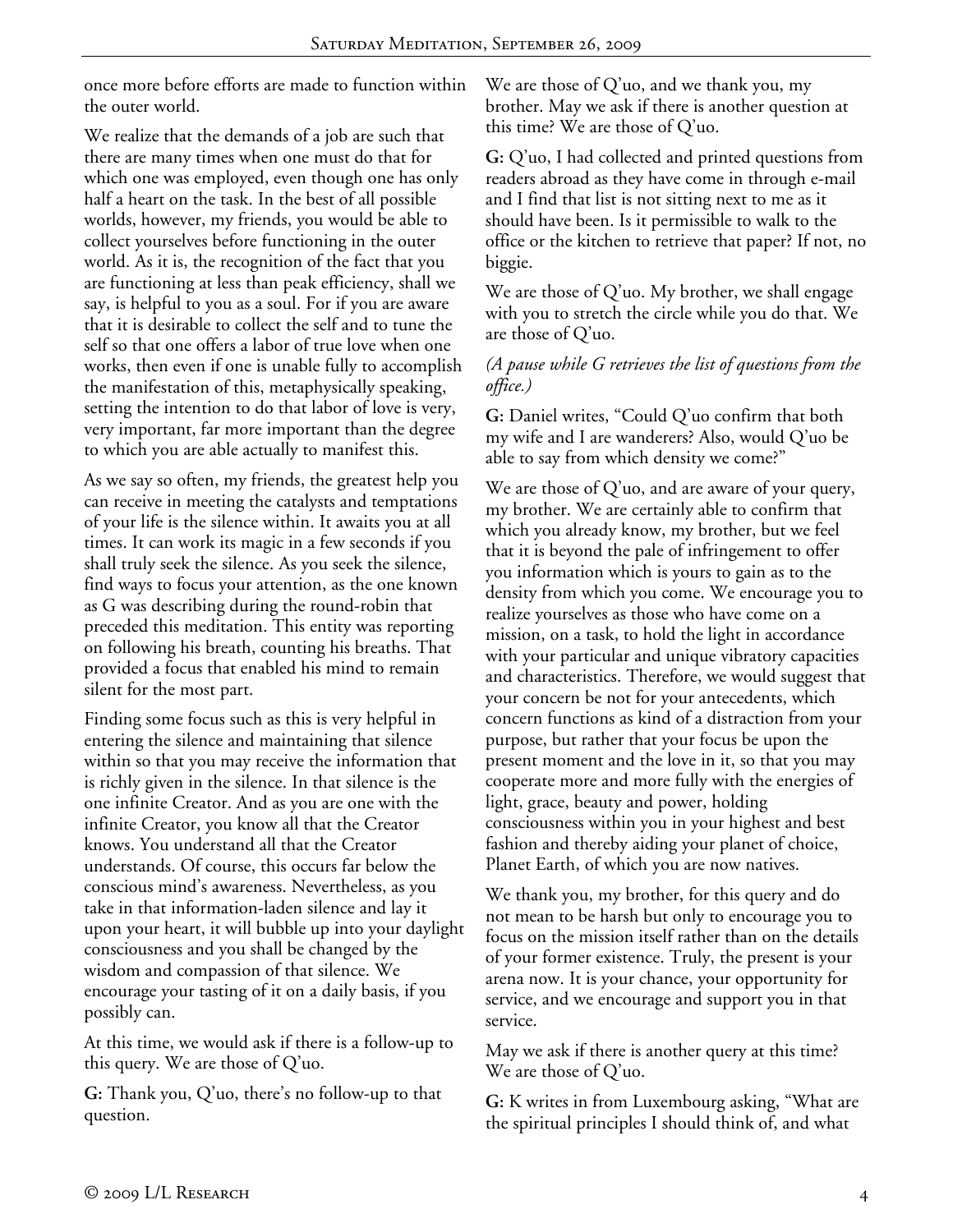are the spiritual principles which would help me to spread the word about the difference between positively-oriented information, such as that information provided by the Confederation of Planets, and negatively-oriented information that is found in abundance on the internet? I ask because it seems that many people confuse negatively-oriented sources of information with positively-oriented sources, mistaking STS philosophy for STO philosophy."

We are those of Q'uo, and are aware of your query, my brother. We would confirm your supposition that many, many are the entities which are taken in by the glibness and the sophistry of service-to-self sources which are able to sound as though they were service-to-others except for generating a continuous and ever-increasing amount of fear.

My brother, the spiritual principle involved in helping people become aware of the difference between service-to-others information and serviceto-self information is that principle known as the Law of Confusion or free will.

The first distortion $^{\text{!}}$  is all-important when one is attempting to be of service to others. If entities have not asked for your service, then we would ask you, as one who wishes to serve, if there is an overriding reason why other entities' sleep must be disturbed.

If there were only this lifetime and only this graduation, then perhaps we might agree that everyone should be shaken by the throat and told to wake up. However, there is all the time in the creation for entities to progress. While it is true that you now are at a time of graduation, a time of harvest, we would suggest that there shall be other harvests; there shall be other graduations. If a seeker needs to repeat third density, needs to repeat third grade, shall we say, in the school of souls, that is not a tragedy nor is it anything of which to be ashamed. Each entity shall progress. Each entity shall one day have accomplished every lesson, have satisfied every desire, and shall return to the one infinite Creator.

*(Side one of tape ends.)* 

## *(Carla channeling)*

The principle of free will means that each entity gets to choose his rate of progress. When an entity such as yourself, who is so eager to progress and so diligent in seeking, comes across misunderstanding and misapprehended principles, it is a great temptation, or catalyst, shall we say, to set people right according to the way you think. And we do not say that the way you think is incorrect. We only say that the overriding principle here is free will.

We would suggest two things. Firstly, if an entity asks for your opinion, we encourage you to make maximal use of the opportunity to share the love and the light of the one Creator in ways that seem good to you.

Secondly, when entities are not asking you for your opinion or for your help, yet are engaging you in conversation, we would encourage you, as we often have before through this instrument, to be a Johnny Appleseed of spiritual thought. When you see an opening, toss some seeds of thought upon the ground of their attention. Perhaps they shall take root. Perhaps not. But you are doing your best for your brothers and sisters when you create opportunities to drop seeds.

We only encourage you then to have no attachment to the outcome. Do not look behind you to see if the seeds have taken root or if the wind has blown them away. That is not your concern. Your concern is to stay in the present moment with an open heart and a readiness to console, encourage, support and love all brothers and sisters in the tribe of humankind, seeing them at the soul level and affirming that they too are the Creator as you are.

May we ask if there is a final query at this time? We are those of Q'uo.

**G:** Yes, Q'uo. First I would say that I know all of these questioners will be very grateful for your responses. Thank you on their behalf.

B has a two-part question and it seems that the focus of his question lies in the second part of it. B asks, "Could Q'uo comment on the nature of the neardeath experience phenomenon in general? It seems that in recent years more and more humans are returned back to life after sometimes a lengthy period of clinical death. There are cases where the individual is sent back to the physical plane voluntarily or involuntarily, seemingly despite their

<sup>-</sup><sup>1</sup> The first distortion of the Law of One, according to Confederation philosophy, is free will or the Law of Confusion. The second distortion is the Logos or the original Thought of unconditional love. The third distortion is light, with which love creates all that there is, including us. After that, the distortions are equal and created by us as we live our lives.